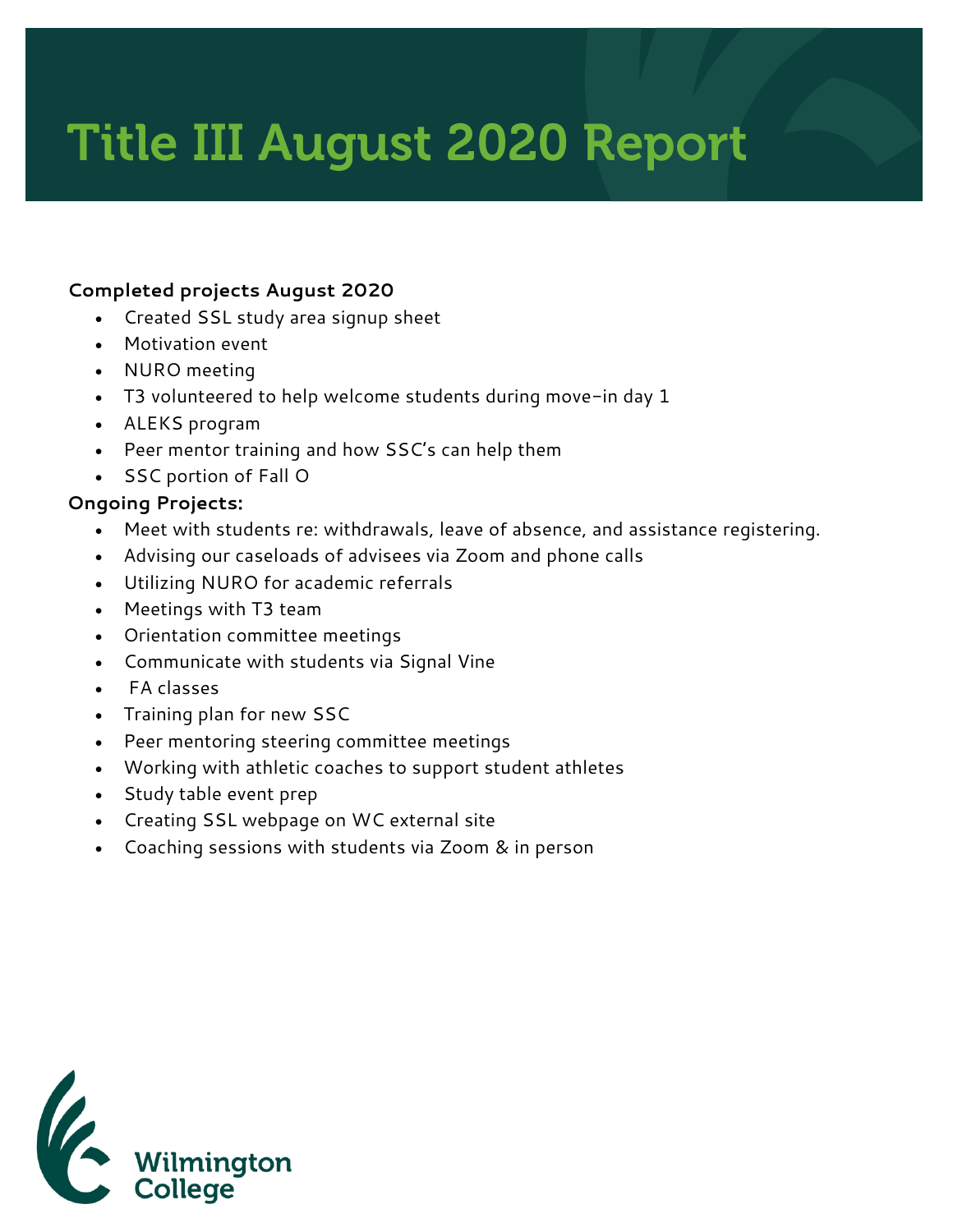**Below is the record of contact for the method and reason for contact from SSCs. In Person meetings were conducted traditionally and via Zoom. Batch text messages were sent for the following reasons: 8/6 – 121 emails sent about ALEKS, 8/17 – 800 texts sent about add/drop reminder, 8/19 – 121 texts and 121 emails sent about ALEKS, 8/26 – 300 texts sent reminding of first year students about SSC's**

| <b>Method of Contact</b>        | #   |
|---------------------------------|-----|
| Email                           | 133 |
| In Person                       | 29  |
| <b>Contact with Parent</b>      | Ω   |
| Phone Call                      | 1.  |
| Text Message (other than batch) | 102 |
| <b>Reason for Contact</b>       |     |
| Academic Advising               | 30  |
| Academic Progress Report        | Ω   |
| Academic Referral               | Ω   |
| Coaching Session                | 14  |
| <b>Group Presentation</b>       | Ω   |
| Mass Outreach                   | Ω   |
| Other                           | 3   |
| Probation                       | 11  |
| Suspension                      | Ω   |
| WD/LOA                          | 13  |
| Duplicated                      |     |
|                                 | 66  |
| Unduplicated                    | 188 |
|                                 |     |
|                                 |     |